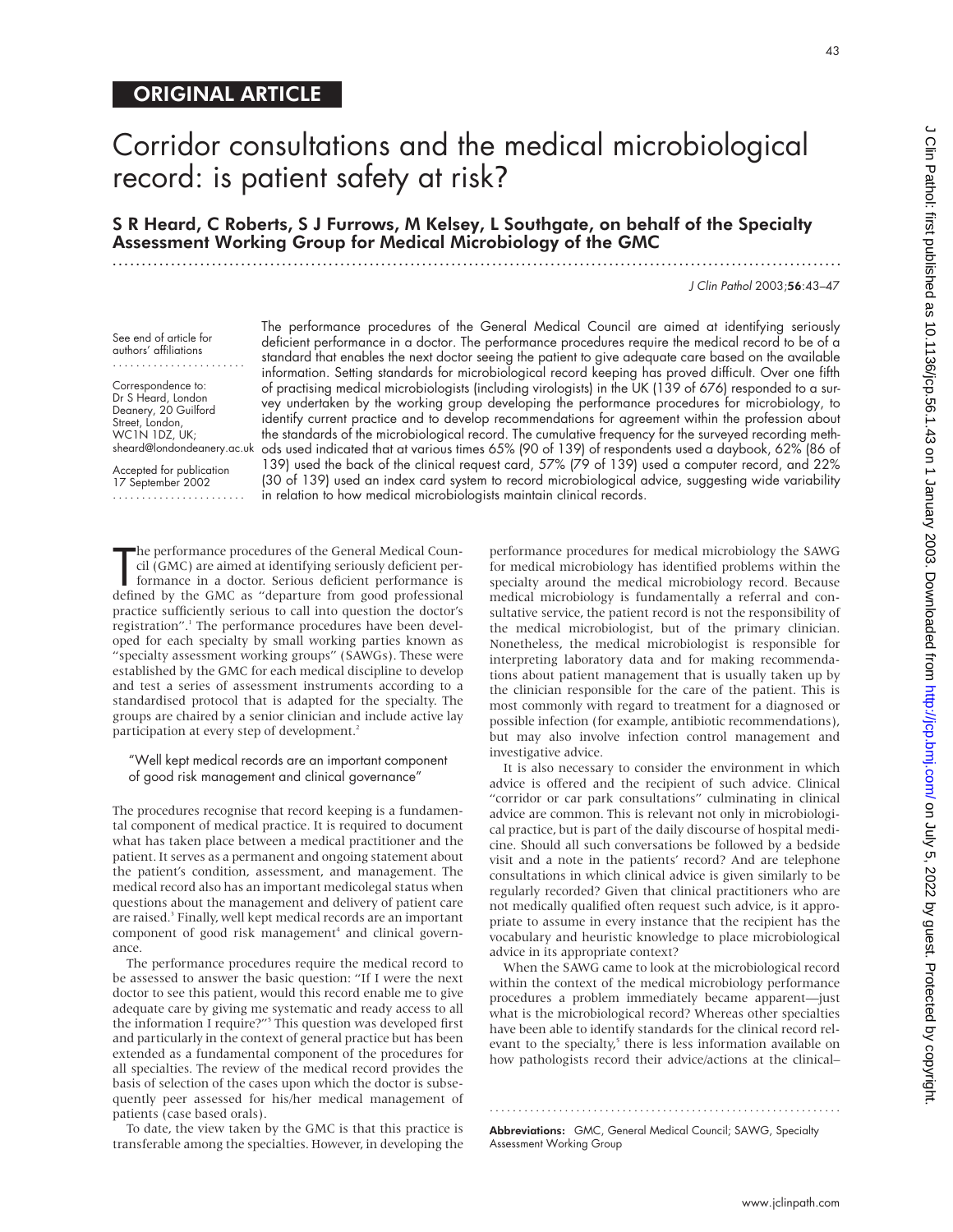| 1. | Name (optional) _                                                                                                                                              |                          | Grade                                                               |                                                                                                                                       |                                 |                      | M/F<br>Gender                                                  |      |  |  |
|----|----------------------------------------------------------------------------------------------------------------------------------------------------------------|--------------------------|---------------------------------------------------------------------|---------------------------------------------------------------------------------------------------------------------------------------|---------------------------------|----------------------|----------------------------------------------------------------|------|--|--|
| 2. | Main sphere of clinical practice: Microbiology $\Box$ Virology $\Box$ Infection control $\Box$                                                                 |                          |                                                                     |                                                                                                                                       |                                 | Other                |                                                                |      |  |  |
| 3. | Name of hospital.                                                                                                                                              |                          |                                                                     |                                                                                                                                       |                                 |                      |                                                                |      |  |  |
| 4. | Do you believe that you regularly keep a contemporaneous record of clinical advice/recommendations/interventions?                                              |                          |                                                                     |                                                                                                                                       |                                 |                      |                                                                |      |  |  |
|    |                                                                                                                                                                |                          | Yes                                                                 |                                                                                                                                       |                                 | $No$ $\vert \ \vert$ |                                                                |      |  |  |
| 5. | Do you use one method to record clinical advice or a number of different methods?                                                                              |                          |                                                                     |                                                                                                                                       |                                 |                      |                                                                |      |  |  |
|    | One method I                                                                                                                                                   | Different methods $\Box$ |                                                                     |                                                                                                                                       |                                 |                      |                                                                |      |  |  |
| 6. | Please identify the approach that you use to record the clinical microbiology/virology record.                                                                 |                          |                                                                     |                                                                                                                                       |                                 |                      |                                                                |      |  |  |
|    |                                                                                                                                                                |                          | $No$ $  $                                                           |                                                                                                                                       |                                 |                      |                                                                |      |  |  |
| a) | Day book to record<br>clinical advice                                                                                                                          | Yes                      |                                                                     | If yes, please indicate on the scale below the<br>percentage of all clinical advice given that you<br>believe you record in this way. |                                 |                      |                                                                |      |  |  |
|    |                                                                                                                                                                |                          |                                                                     |                                                                                                                                       |                                 |                      |                                                                |      |  |  |
|    |                                                                                                                                                                |                          |                                                                     |                                                                                                                                       |                                 |                      |                                                                |      |  |  |
|    |                                                                                                                                                                |                          |                                                                     | 0                                                                                                                                     | 25%                             | 50%                  | 75%                                                            | 100% |  |  |
|    | Back of clinical request card                                                                                                                                  | $Yes$ $\vert$            | $No$ $\vert$ $\vert$                                                |                                                                                                                                       |                                 |                      |                                                                |      |  |  |
| b) |                                                                                                                                                                |                          |                                                                     | If yes, please indicate on the scale below the<br>percentage of all clinical advice given that you<br>believe you record in this way. |                                 |                      |                                                                |      |  |  |
|    |                                                                                                                                                                |                          |                                                                     |                                                                                                                                       |                                 |                      |                                                                |      |  |  |
|    |                                                                                                                                                                |                          |                                                                     |                                                                                                                                       |                                 |                      |                                                                |      |  |  |
|    |                                                                                                                                                                |                          |                                                                     | 0                                                                                                                                     | 25%                             | 50%                  | 75%                                                            | 100% |  |  |
| C) | Computer record                                                                                                                                                | Yes                      | $No$ $\Box$                                                         |                                                                                                                                       |                                 |                      | If yes, please indicate on the scale below the                 |      |  |  |
|    |                                                                                                                                                                |                          |                                                                     |                                                                                                                                       |                                 |                      | percentage of all clinical advice given that you               |      |  |  |
|    |                                                                                                                                                                |                          |                                                                     |                                                                                                                                       | believe you record in this way. |                      |                                                                |      |  |  |
|    |                                                                                                                                                                |                          |                                                                     |                                                                                                                                       |                                 |                      |                                                                |      |  |  |
|    |                                                                                                                                                                |                          |                                                                     | 0                                                                                                                                     | 25%                             | 50%                  | 75%                                                            | 100% |  |  |
|    |                                                                                                                                                                |                          |                                                                     |                                                                                                                                       | believe you record in this way. |                      | percentage of all clinical advice given that you               |      |  |  |
|    |                                                                                                                                                                |                          |                                                                     | 0                                                                                                                                     | 25%                             | 50%                  | 75%                                                            | 100% |  |  |
| e) | Patients' notes:                                                                                                                                               | i.                       | Do you regularly record clinical advice in patients' notes?         | Yes $\Box$                                                                                                                            |                                 | No                   |                                                                |      |  |  |
|    |                                                                                                                                                                | ii.                      | If yes, is this for all patients for whom you give clinical         |                                                                                                                                       |                                 |                      |                                                                |      |  |  |
|    |                                                                                                                                                                |                          | advice or only for selected patients?                               |                                                                                                                                       |                                 |                      |                                                                |      |  |  |
|    |                                                                                                                                                                |                          |                                                                     | All II                                                                                                                                |                                 | Selected             |                                                                |      |  |  |
|    |                                                                                                                                                                | iii.<br>patients with:   | If you write in the clinical notes for selected patients, are these |                                                                                                                                       |                                 |                      |                                                                |      |  |  |
|    |                                                                                                                                                                | i.                       | A positive microbiology/virology laboratory result.                 |                                                                                                                                       |                                 |                      |                                                                |      |  |  |
|    |                                                                                                                                                                |                          |                                                                     | All  __                                                                                                                               |                                 | None $\Box$          | Some                                                           |      |  |  |
|    |                                                                                                                                                                | ii.                      |                                                                     |                                                                                                                                       |                                 |                      | Patients about whom clinical advice is specifically requested. |      |  |  |
|    |                                                                                                                                                                |                          |                                                                     | Αll                                                                                                                                   | None                            |                      | Some                                                           |      |  |  |
| Đ) | Do you use other ways to record clinical advice:                                                                                                               |                          |                                                                     | Yes $\vert \ \vert$                                                                                                                   | No                              |                      | Please describe:                                               |      |  |  |
| g) | If you give advice on more than one hospital site, how do you record this?                                                                                     |                          |                                                                     |                                                                                                                                       |                                 |                      |                                                                |      |  |  |
| 7. | Do you think your approach to keeping microbiology/virology clinical records meets the standard set by the GMC, i.e. that                                      |                          |                                                                     |                                                                                                                                       |                                 |                      |                                                                |      |  |  |
|    | another microbiologist/virologist can use the record you have left to benefit the patient with respect to microbiology/virology<br>clinical advice/care?       |                          |                                                                     |                                                                                                                                       |                                 |                      |                                                                |      |  |  |
|    |                                                                                                                                                                |                          |                                                                     | Yes                                                                                                                                   | No.                             |                      |                                                                |      |  |  |
| 8. | Do you think that guidelines should be developed to help microbiologists adopt a clearer and more accountable approach to<br>the microbiology clinical record? |                          |                                                                     |                                                                                                                                       |                                 |                      |                                                                |      |  |  |
|    |                                                                                                                                                                |                          |                                                                     | Yes II                                                                                                                                |                                 | $No$ $\Box$          |                                                                |      |  |  |
|    |                                                                                                                                                                |                          |                                                                     |                                                                                                                                       |                                 |                      |                                                                |      |  |  |
| 9. | Please indicate your ideas as to how this might be achieved and what you think they should include.                                                            |                          |                                                                     |                                                                                                                                       |                                 |                      |                                                                |      |  |  |

pathological interface. Histopathologists and cytologists provide a clear example of how their reports and advice are presented and retained. Haematologists, with dual clinical and laboratory responsibilities, successfully manage to channel laboratory advice, which may be additional to the laboratory report, into the overall patient record. The medical microbiol-

ogist is also responsible for issuing laboratory reports, but in addition to interpreting and advising on the report may be asked by a variety of clinicians, in a variety of circumstances, for clinical advice on patient care. However, this advice is recorded in a variety of ways, with medical microbiologists using a combination of daybooks, laboratory cards, index card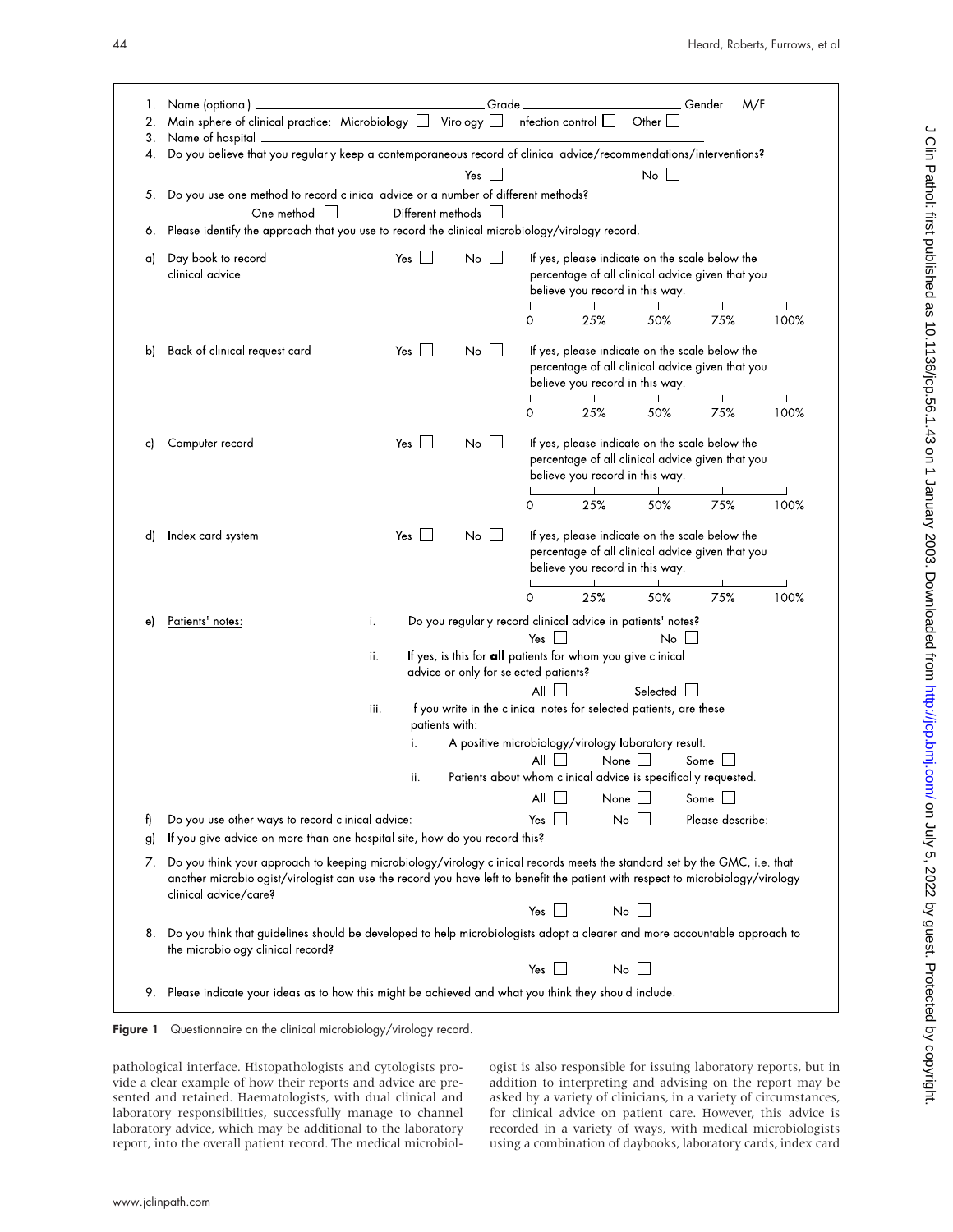

Figure 2 Cumulative responses to recording methodology used.

systems, personal diaries, computer records, and patients' note in some circumstances.

"The specialty assessment working group for medical microbiology has identified problems within the specialty around the medical microbiology record"

Against this background, setting standards for microbiological record keeping has proved to be difficult. If the assumption is that microbiological clinical advice should be consistently and robustly recorded, especially against the minimum criteria set by the GMC, then the specialty needs to consider the way in which this can be achieved. A survey of practising medical microbiologists (including virologists) was undertaken by the members of the SAWG to identify current practice and develop recommendations for agreement within the profession about the standards of the microbiological record.

#### METHODOLOGY

A questionnaire developed by the microbiology SAWG of the GMC was sent to 178 medical microbiologists practising in the UK (fig 1). Choosing every fifth name in the Royal College of Pathologists' Handbook initially identified a representative sample of practising medical microbiologists. Subsequently, individuals who were not medically trained or were not currently in microbiology clinical practice, did not have a UK address, or did not offer an e-mail address were excluded from receiving the survey. Although doctors who were based at the Public Health Laboratory Service (Colindale, UK) were not included, doctors at other public health laboratories providing day to day clinical liaison were invited to complete the survey.

The initial trawl through the handbook, taking every fifth eligible name, generated 152 names. To increase the sample size, a further 26 names were selected from the same eligible group. These names were spread evenly through the alphabet and the individuals concerned were based at hospitals that had not already been included in the sample. This increased

the representation in the survey of district general hospitals and helped to prevent a bias towards teaching hospital practice. The GMC sent the survey to practitioners and GMC headed paper was used to make the request for return of the survey. Respondents were not required to give either their name or identify their hospital and hence follow up of non-responders was not possible.

The survey asked respondents to indicate the methods used to record microbiological advice and the frequency with which advice was recorded in this way. The categories of record methodology were not mutually exclusive and more than one method could be indicated.

Responses on returned surveys were coded, entered on to a database, and subsequently analysed by SPSS (version 11), a comprehensive database and statistical package.

#### RESULTS

Of the 178 survey requests sent out, five were returned by the post office and four were returned by doctors not practising microbiology. One hundred and thirty nine completed surveys were received, a response rate of 82% (139 of 169). The Royal College of Pathologists has identified that there are 676 practising microbiologists on its database, so that the survey responses received represent over one fifth (21%) of practising microbiologists in the UK.

Table 1 shows the frequency with which respondents used one approach or another in recording advice. The cumulative frequencies for each approach indicated that 65% (90 of 139) of respondents used a daybook, 62% (86 of 139) used the back of the clinical request card, 57% (79 of 139) used a computer record, and 22% (30 of 139) used an index card system to record microbiological advice (fig 2).

Seventy two percent of respondents (100 of 139) regularly recorded advice in patients' notes (table 2). Five respondents (3.6%) did this for all patients for whom clinical advice was given and 71% of respondents (99 of 139) recorded advice on selected patients. Approximately 25% of those surveyed did not respond to the question. Of those writing in patients' notes, 14 did so for all patients with a positive microbiology result, four respondents never did so, and 96 did so for some patients with positive results. Thirty percent of respondents (42 of 139) always wrote in the notes of patients about whom clinical advice had been specifically requested and 55% (76 of 139) wrote in some patients' notes when clinical advice was requested. Twenty one (15%) of those surveyed did not respond to this question.

Respondents cited several other methods of recording microbiological information. These included paper sheets, books (for example on call/ITU book, etc), letters, comments added to reports, palmtop computers, and tape recordings. Eighty two per cent of questionnaire respondents (114 of 139) believed that guidelines should be developed to help microbiologists adopt a clearer and more accountable approach to the microbiology clinical record.

#### DISCUSSION AND RECOMMENDATIONS

Our survey of medical microbiologists was undertaken to explore clinical practice with respect to record keeping. There

| Percentage of occasions when method was used to record microbiological<br>Table 1<br>advice |               |               |               |               |  |  |  |  |
|---------------------------------------------------------------------------------------------|---------------|---------------|---------------|---------------|--|--|--|--|
| Methodology                                                                                 | $1 - 25%$     | $26 - 50%$    | $51 - 75%$    | 76-100%       |  |  |  |  |
| Daybook                                                                                     | 21.6 (30/139) | 17.3 (24/139) | 16.5 (23/139) | 9.4 (13/139)  |  |  |  |  |
| Request form                                                                                | 38.8 (54/139) | 11.5 (16/139) | 5.0 (7/139)   | $0.7$ (1/139) |  |  |  |  |
| Computer                                                                                    | 34.5 (48/139) | 12.2 (17/139) | 4.3 (6/139)   | 5.8 (8/139)   |  |  |  |  |
| Index cards                                                                                 | 8.6 (12/139)  | $2.2$ (3/139) | 5.0 (7/139)   | 5.0 (7/139)   |  |  |  |  |
|                                                                                             |               |               |               |               |  |  |  |  |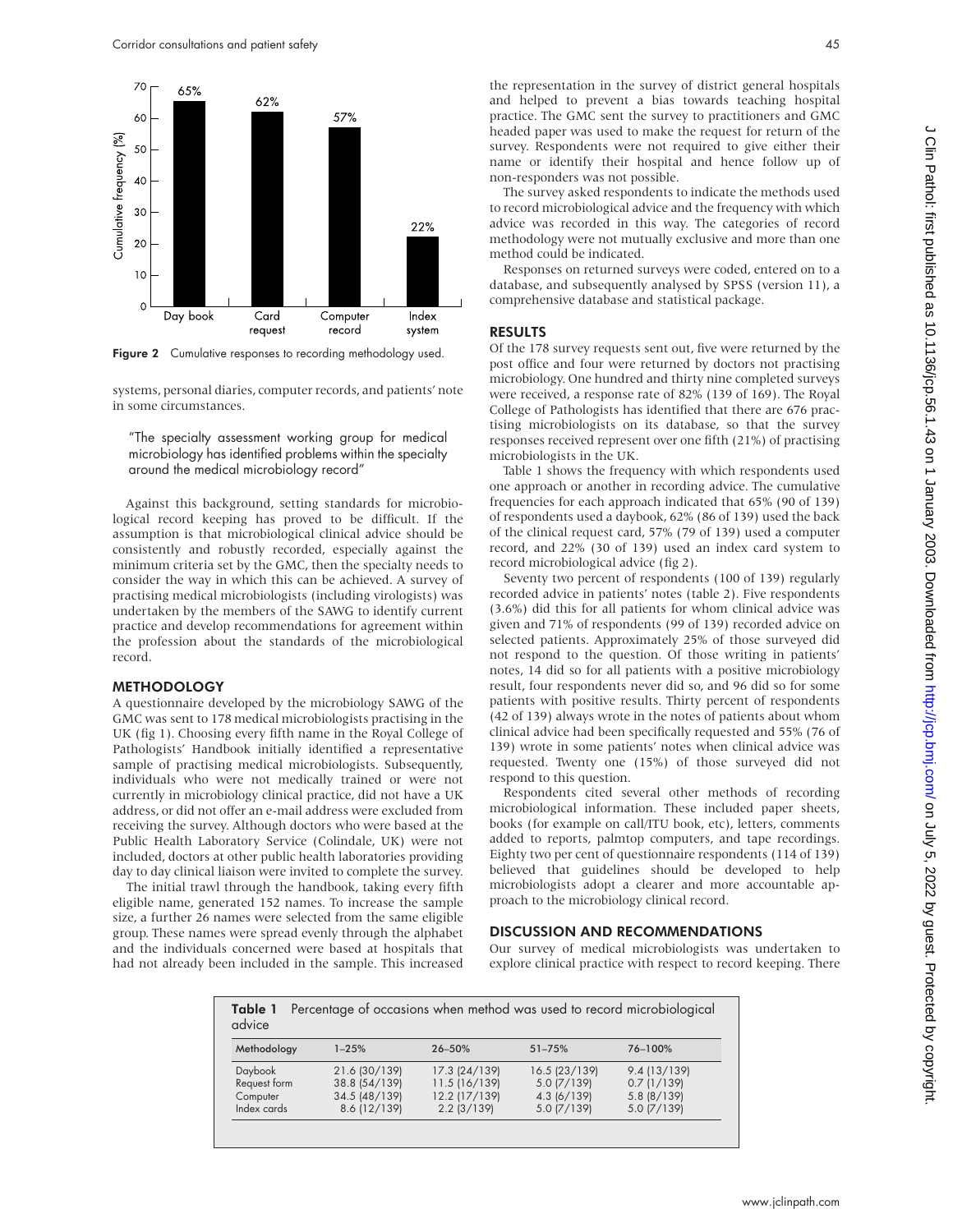| Question                                                    | Frequency (%)                                                               |  |  |
|-------------------------------------------------------------|-----------------------------------------------------------------------------|--|--|
| Do you regularly record clinical advice in patients' notes? |                                                                             |  |  |
| Yes                                                         | 100/139 (72)                                                                |  |  |
| N <sub>0</sub>                                              | 39/139 (28)                                                                 |  |  |
| for selected patients?                                      | If yes, is this for all patients for whom you give clinical advice or only  |  |  |
| All                                                         | $5/139$ (3.6)                                                               |  |  |
| Selected                                                    | 99/139 (71)                                                                 |  |  |
| No response                                                 | 35/139 (25)                                                                 |  |  |
| with:                                                       | If you write in the clinical notes for selected patient, are these patients |  |  |
| A positive microbiological/virology laboratory result?      |                                                                             |  |  |
| All                                                         | 14/139 (10)                                                                 |  |  |
| None                                                        | $4/139$ (3)                                                                 |  |  |
| Some                                                        | 96/139 (29)                                                                 |  |  |
| No response                                                 | 35/139 (18)                                                                 |  |  |
| Patients about whom clinical advice is requested?           |                                                                             |  |  |
| All                                                         | 42/139 (30)                                                                 |  |  |
| Some                                                        | 76/139 (55)                                                                 |  |  |
| No response                                                 | 21/139 (15)                                                                 |  |  |

was an impressively high response rate, perhaps because of the involvement of the GMC. A legitimate question, which was asked by several of those responding, was whether record keeping for clinical advice mattered in the context of microbiological advice. After all, the laboratory record of results stands as the outcome of the investigations of the patient. What further, one might ask, is required, given that the clinician with responsibility for the patient takes the clinical decision around further investigation, prescribing, and treatment? This cuts to the heart of the clinical role of the medical microbiologist. If the medical microbiologist is genuinely part of the clinical team contributing to the effectiveness of clinical care, then he/she must take on that responsibility fully. If the clinical advice given by the microbiologist is going to make a difference to the care a patient receives and if that advice is acted upon (or not, as the case may be), then it should become part of the record of that patient's care. Standard 4 of the Clinical Negligence Scheme for Trusts indicates that: "A patient's health record should inform any clinician who has a responsibility for the patient of all the key features which might influence the treatment proposed."6

"Most medical microbiologists use several approaches to record clinical advice but there are no clear standards against which the documentation of this advice can be assessed"

The issue then becomes one of logistics rather than accountability—because it is difficult to do this, the importance of finding an appropriate methodology and setting standards for it should not be discounted.

Our survey demonstrates that microbiologists across the UK record clinical advice in a variety of ways. Most medical microbiologists use several approaches to record clinical advice but there are no clear standards against which the documentation of this advice can be assessed. This may become increasingly relevant in the context of multiprofessional ward rounds where advice may be given/heard not only by medical staff but also by other healthcare professionals. It can have important potential implications for risk management and for clinical governance, especially at a time when hospital cross infection and its consequences have a high political and patient interest profile.<sup>7</sup> For example, giving verbal advice to doctors in training or to nurse prescribers, which is not written down and may therefore be misunderstood/ misinterpreted is a potential concern. Is the patient (and perhaps the medical microbiologist) at risk from verbal or

#### Take home messages

- The results of our survey are representative of over one fifth of practising medical microbiologists (including virologists) in the UK identify current practice
- The cumulative frequency for the surveyed recording methods used indicated that at various times 65% of respondents used a daybook, 62% used the back of the clinical request card, 57% used a computer record, and 22% used an index card system to record microbiological advice
- Thus, microbiologists across the UK record clinical advice in a variety of ways
- Most medical microbiologists use several approaches to record clinical advice but there are no clear standards against which the documentation of this advice can be assessed and this may become increasingly relevant in the context of multiprofessional ward rounds where advice may be given/heard not only by medical staff but also by other healthcare professionals
- It may also have important potential implications for risk management and for clinical governance
- Recommendations should be developed within the profession about the standards of the microbiological record

telephoned advice being incorrectly understood and recorded in the clinical record? Should the entry into the patient record perhaps be checked subsequently by the medical microbiologist or at least a record of the advice given be recorded elsewhere by the medical microbiologist? We have attempted to consider several of these issues both pragmatically and from the viewpoint of clinical risk and would recommend the following:

(1) Microbiologists should recognise and accept the need for adequate and accessible clinical records.

(2) Microbiologists should decide on the type, quantity, and quality of information that is required to reflect a clinical consultation.

(3) Microbiologists should make relevant notes in patients' records, especially in clinical situations such as endocarditis, meningitis, significant bacteraemias, intensive care infections, and nosocomial infections prolonging hospital stay.

(4) Microbiologists should recognise the diverse means of recording information.

(5) Microbiologists should keep a suitable laboratory record for continuity of care by fellow microbiologists that is standardised and recorded without jargon, obscure abbreviations, or acronyms. This can be in a laboratory book, using a card system, or in an electronic format.

(6) Clinical advice given over the telephone or "in the corridor" should be regularly recorded. This can be in a laboratory book, using a card system, or in an electronic format.

(7) Every entry should include: date/time, patient details, recipient of information, advice given, clearly printed name of microbiologist.

(8) Microbiologists should develop a "sixth sense" about those patients or incidents when exceptional records will be invaluable.

(9) Records of outbreaks should be kept carefully with all incidents fully documented.

The issues raised by this survey are of particular relevance to microbiologists, but also raise wider concerns for the medical profession. Clinical discussion and exchanges are part of the bread and butter of clinical life; advice about patients given in such circumstances may be taken, may be misinterpreted, or may be misunderstood. Patients may or may not benefit and often the advice may not be recorded. What are the risks of such clinical behaviours? Do patients benefit from the wider and greater breadth that such advice may afford? Should clinicians refuse to discuss patients outside the formal setting of

www.jclinpath.com